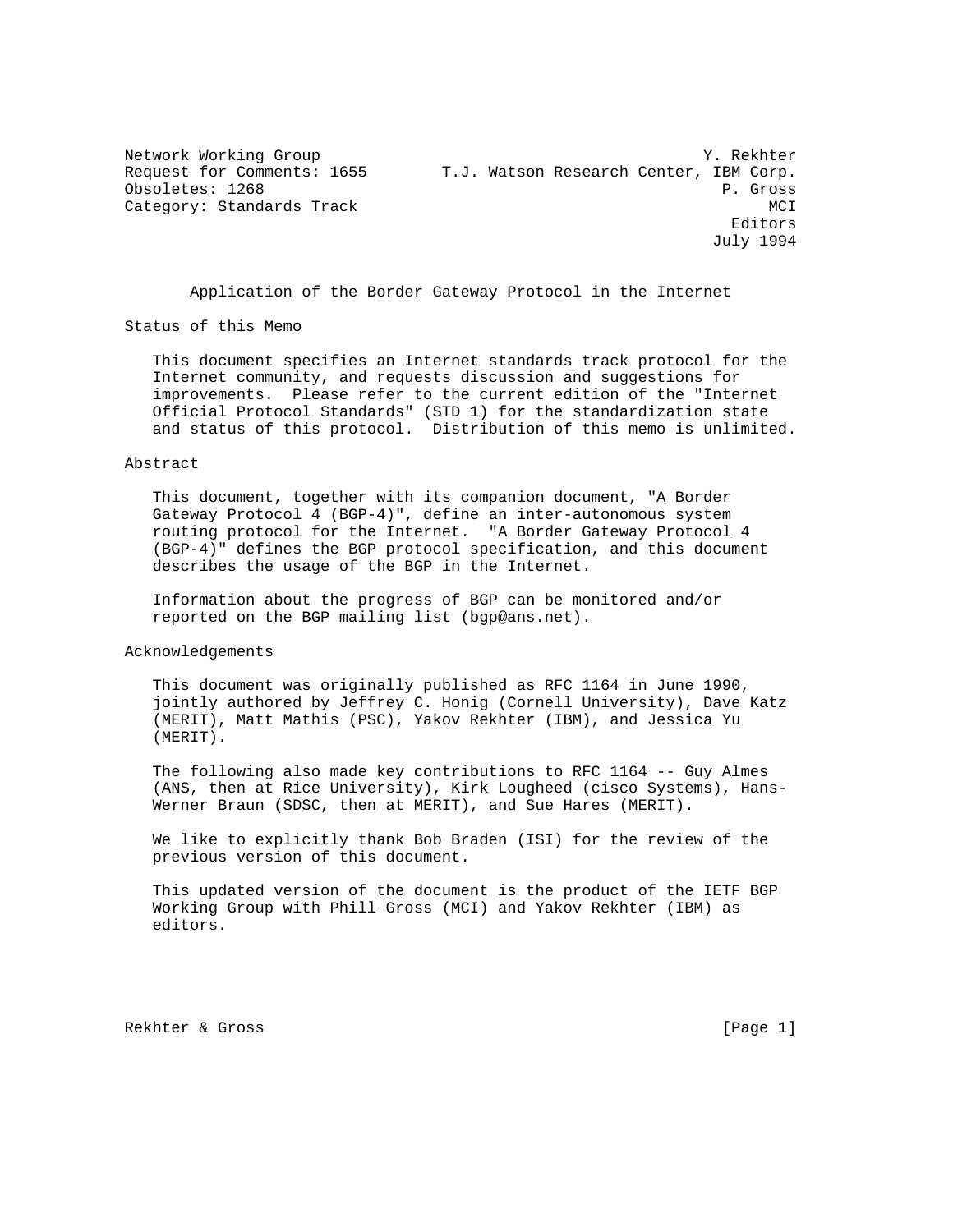John Moy (Proteon) contributed Section 7 "Required set of supported routing policies".

 Scott Brim (Cornell University) contributed the basis for Section 8 "Interaction with other exterior routing protocols".

 Most of the text in Section 9 was contributed by Gerry Meyer (Spider).

Parts of the Introduction were taken almost verbatim from [3].

 We would like to acknowledge Dan Long (NEARNET) and Tony Li (cisco Systems) for their review and comments on the current version of the document.

1. Introduction

 This memo describes the use of the Border Gateway Protocol (BGP) [1] in the Internet environment. BGP is an inter-Autonomous System routing protocol. The network reachability information exchanged via BGP provides sufficient information to detect routing loops and enforce routing decisions based on performance preference and policy constraints as outlined in RFC 1104 [2]. In particular, BGP exchanges routing information containing full AS paths and enforces routing policies based on configuration information.

 As the Internet has evolved and grown over in recent years, it has become painfully evident that it is soon to face several serious scaling problems. These include:

- Exhaustion of the class-B network address space. One fundamental cause of this problem is the lack of a network class of a size which is appropriate for mid-sized organization; class-C, with a maximum of 254 host addresses, is too small while class-B, which allows up to 65534 addresses, is too large to be densely populated.
- Growth of routing tables in Internet routers are beyond the ability of current software (and people) to effectively manage.
- Eventual exhaustion of the 32-bit IP address space.

 It has become clear that the first two of these problems are likely to become critical within the next one to three years. Classless inter-domain routing (CIDR) attempts to deal with these problems by proposing a mechanism to slow the growth of the routing table and the need for allocating new IP network numbers. It does not attempt to solve the third problem, which is of a more long-term nature, but

Rekhter & Gross [Page 2]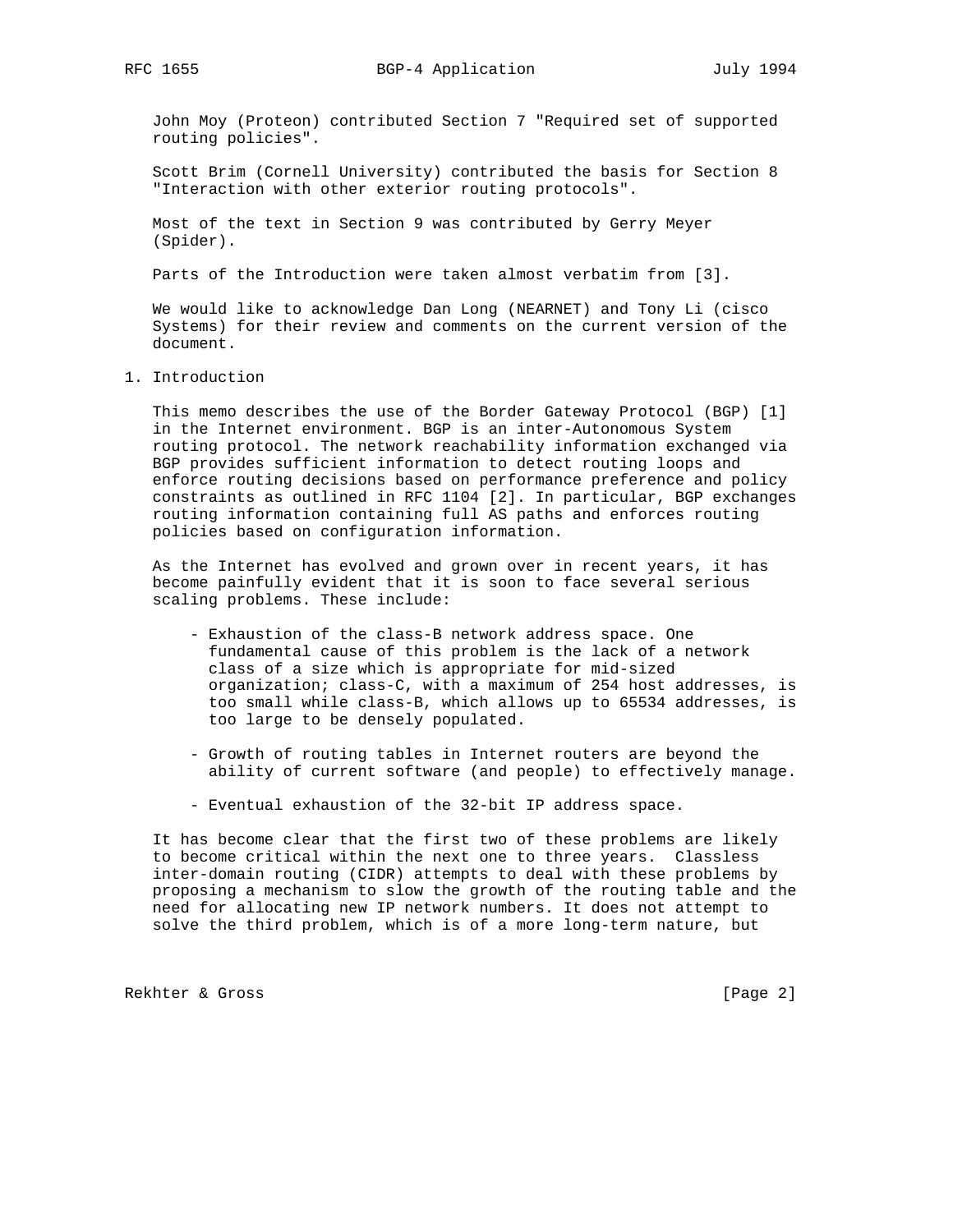instead endeavors to ease enough of the short to mid-term difficulties to allow the Internet to continue to function efficiently while progress is made on a longer- term solution.

 BGP-4 is an extension of BGP-3 that provides support for routing information aggregation and reduction based on the Classless inter domain routing architecture (CIDR) [3]. This memo describes the usage of BGP-4 in the Internet.

 All of the discussions in this paper are based on the assumption that the Internet is a collection of arbitrarily connected Autonomous Systems. That is, the Internet will be modeled as a general graph whose nodes are AS's and whose edges are connections between pairs of AS's.

 The classic definition of an Autonomous System is a set of routers under a single technical administration, using an interior gateway protocol and common metrics to route packets within the AS and using an exterior gateway protocol to route packets to other AS's. Since this classic definition was developed, it has become common for a single AS to use several interior gateway protocols and sometimes several sets of metrics within an AS. The use of the term Autonomous System here stresses the fact that, even when multiple IGPs and metrics are used, the administration of an AS appears to other AS's to have a single coherent interior routing plan and presents a consistent picture of which networks are reachable through it.

 AS's are assumed to be administered by a single administrative entity, at least for the purposes of representation of routing information to systems outside of the AS.

2. BGP Topological Model

 When we say that a connection exists between two AS's, we mean two things:

 Physical connection: There is a shared network between the two AS's, and on this shared network each AS has at least one border gateway belonging to that AS. Thus the border gateway of each AS can forward packets to the border gateway of the other AS without resorting to Inter-AS or Intra-AS routing.

 BGP connection: There is a BGP session between BGP speakers in each of the AS's, and this session communicates those routes that can be used for specific networks via the advertising AS. Throughout this document we place an additional restriction on the BGP speakers that form the BGP connection: they must themselves share the same network that their border gateways share. Thus, a

Rekhter & Gross [Page 3]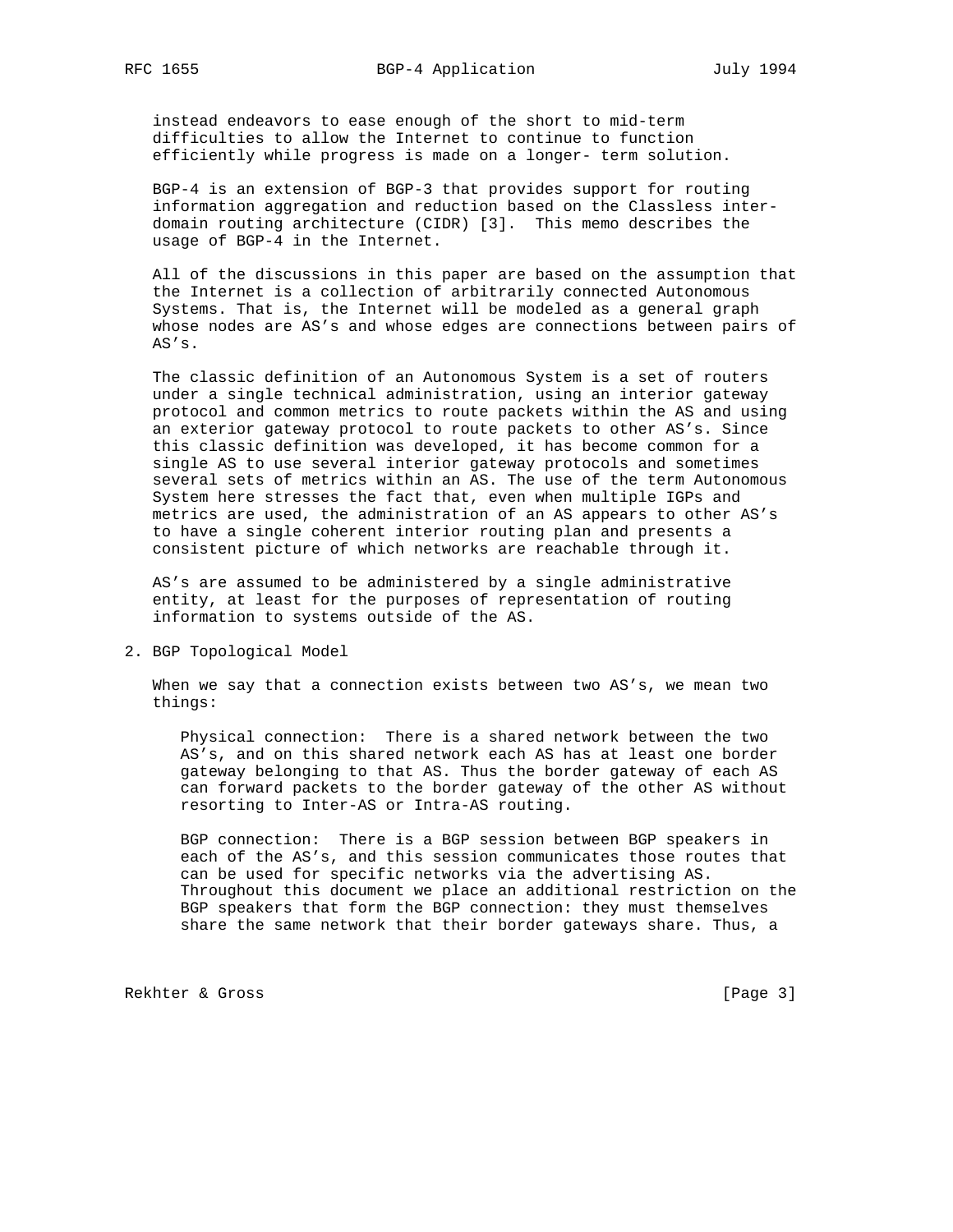BGP session between adjacent AS's requires no support from either Inter-AS or Intra-AS routing. Cases that do not conform to this restriction fall outside the scope of this document.

 Thus, at each connection, each AS has one or more BGP speakers and one or more border gateways, and these BGP speakers and border gateways are all located on a shared network. Note that BGP speakers do not need to be a border gateway, and vice versa. Paths announced by a BGP speaker of one AS on a given connection are taken to be feasible for each of the border gateways of the other AS on the same shared network, i.e. indirect neighbors are allowed.

 Much of the traffic carried within an AS either originates or terminates at that AS (i.e., either the source IP address or the destination IP address of the IP packet identifies a host on a network internal to that AS). Traffic that fits this description is called "local traffic". Traffic that does not fit this description is called "transit traffic". A major goal of BGP usage is to control the flow of transit traffic.

 Based on how a particular AS deals with transit traffic, the AS may now be placed into one of the following categories:

 stub AS: an AS that has only a single connection to one other AS. Naturally, a stub AS only carries local traffic.

 multihomed AS: an AS that has connections to more than one other AS, but refuses to carry transit traffic.

 transit AS: an AS that has connections to more than one other AS, and is designed (under certain policy restrictions) to carry both transit and local traffic.

 Since a full AS path provides an efficient and straightforward way of suppressing routing loops and eliminates the "count-to-infinity" problem associated with some distance vector algorithms, BGP imposes no topological restrictions on the interconnection of AS's.

- 3. BGP in the Internet
- 3.1 Topology Considerations

 The overall Internet topology may be viewed as an arbitrary interconnection of transit, multihomed, and stub AS's. In order to minimize the impact on the current Internet infrastructure, stub and multihomed AS's need not use BGP. These AS's may run other protocols (e.g., EGP) to exchange reachability information with transit AS's. Transit AS's using BGP will tag this information as having been

Rekhter & Gross [Page 4]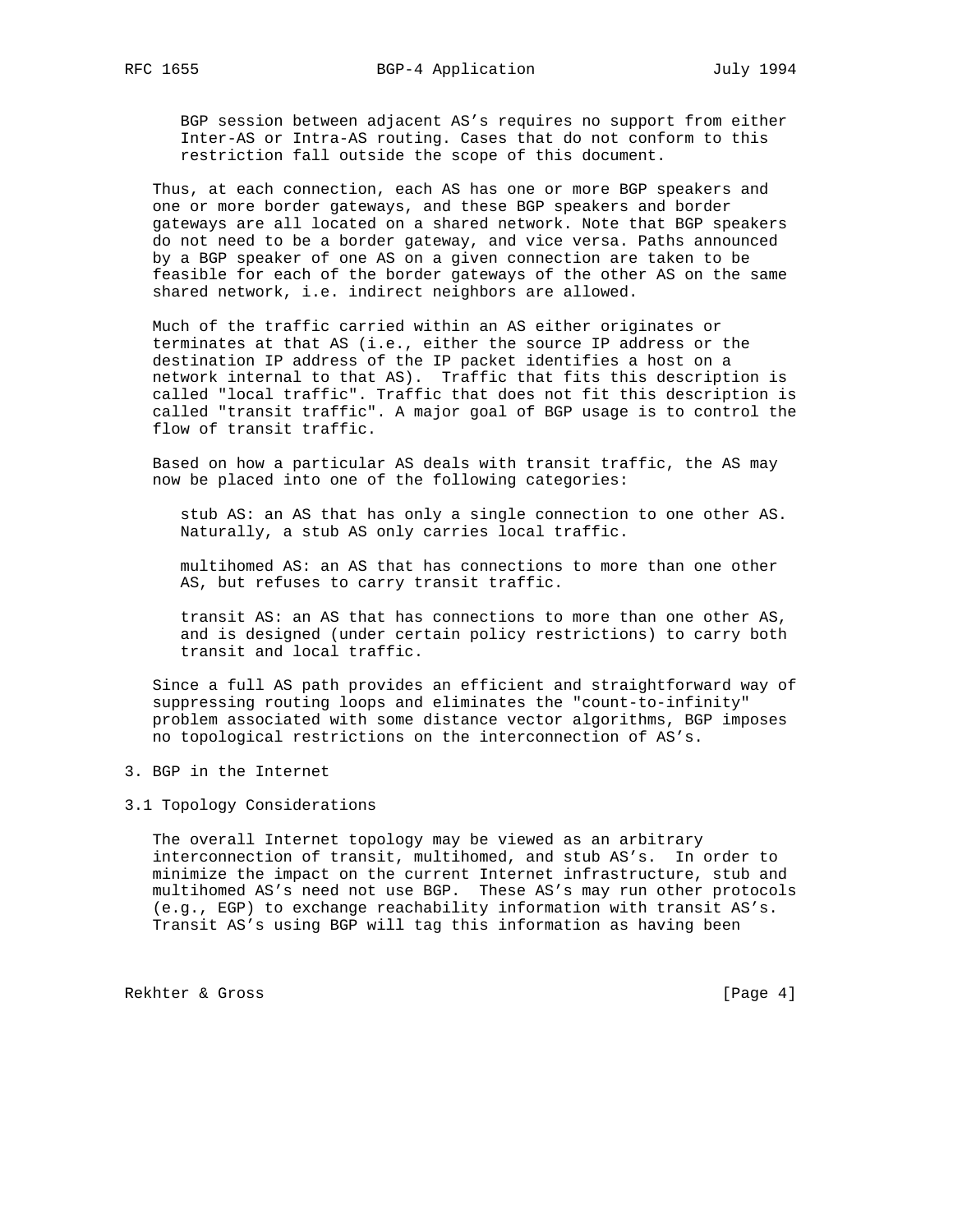learned by some method other than BGP. The fact that BGP need not run on stub or multihomed AS's has no negative impact on the overall quality of inter-AS routing for traffic that either destined to or originated from the stub or multihomed AS's in question.

 However, it is recommended that BGP be used for stub and multihomed AS's as well. In these situations, BGP will provide an advantage in bandwidth and performance over some of the currently used protocols (such as EGP). In addition, this would reduce the need for the use of default routes and in better choices of Inter-AS routes for multihomed AS's.

3.2 Global Nature of BGP

 At a global level, BGP is used to distribute routing information among multiple Autonomous Systems. The information flows can be represented as follows:

| +-------+                   |            | <u> +-------+</u> |  |
|-----------------------------|------------|-------------------|--|
| BGP   BGP   BGP   BGP   BGP | ---------+ |                   |  |
|                             |            |                   |  |
| $+ - - - - - - +$           |            | $+ - - - - - - +$ |  |
| $\langle -AS$ $A---\rangle$ |            | $<--AS$ B->       |  |

 This diagram points out that, while BGP alone carries information between AS's, both BGP and an IGP may carry information across an AS. Ensuring consistency of routing information between BGP and an IGP within an AS is a significant issue and is discussed at length later in Appendix A.

3.3 BGP Neighbor Relationships

 The Internet is viewed as a set of arbitrarily connected AS's. BGP speakers in each AS communicate with each other to exchange network reachability information based on a set of policies established within each AS. Routers that communicate directly with each other via BGP are known as BGP neighbors. BGP neighbors can be located within the same AS or in different AS's. For the sake of discussion, BGP communications with neighbors in different AS's will be referred to as External BGP, and with neighbors in the same AS as Internal BGP.

 There can be as many BGP speakers as deemed necessary within an AS. Usually, if an AS has multiple connections to other AS's, multiple BGP speakers are needed. All BGP speakers representing the same AS must give a consistent image of the AS to the outside. This requires

Rekhter & Gross [Page 5]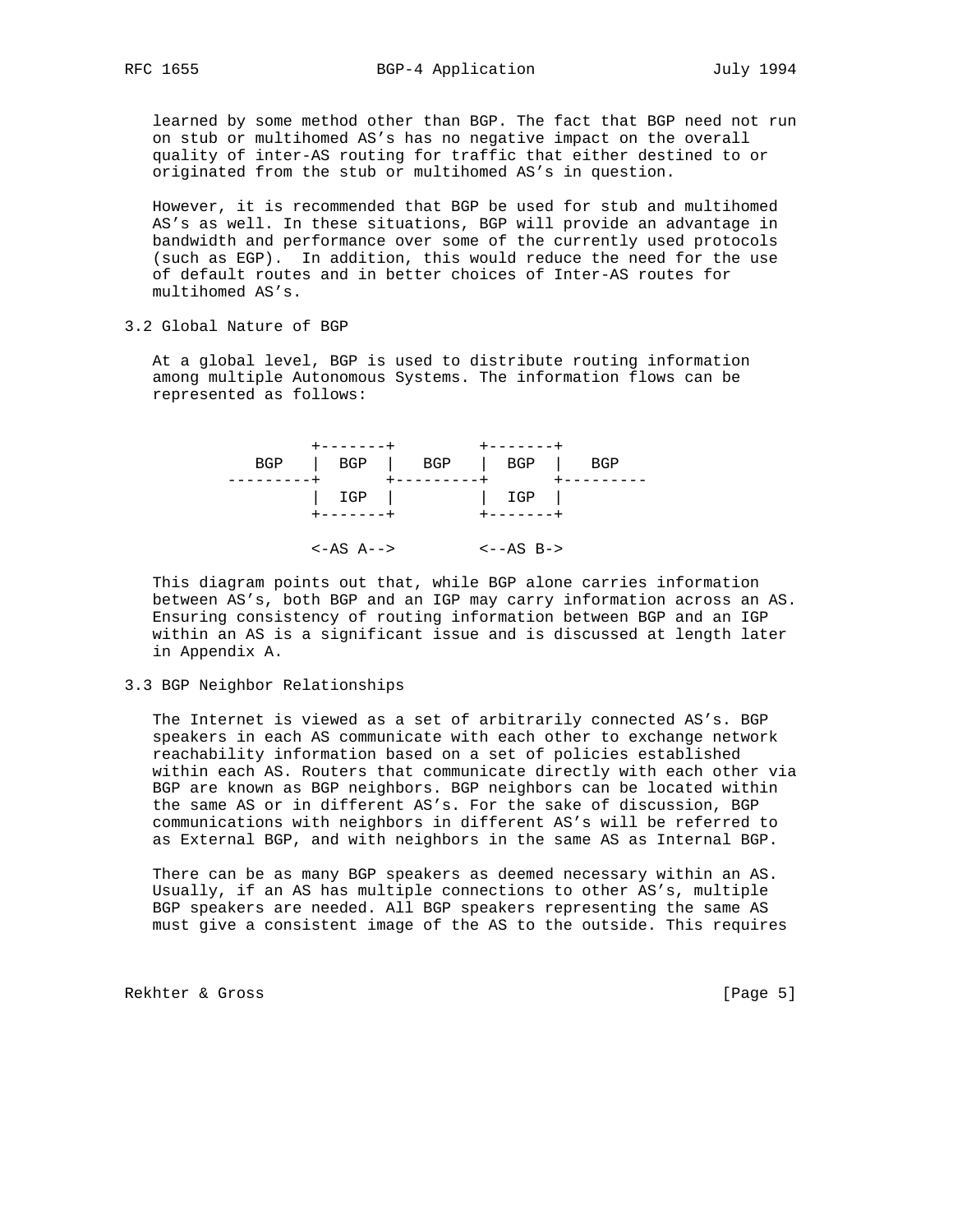that the BGP speakers have consistent routing information among them. These gateways can communicate with each other via BGP or by other means. The policy constraints applied to all BGP speakers within an AS must be consistent. Techniques such as using a tagged IGP (see A.2.2) may be employed to detect possible inconsistencies.

 In the case of External BGP, the BGP neighbors must belong to different AS's, but share a common network. This common network should be used to carry the BGP messages between them. The use of BGP across an intervening AS invalidates the AS path information. An Autonomous System number must be used with BGP to specify which Autonomous System the BGP speaker belongs to.

4. Requirements for Route Aggregation

 A conformant BGP-4 implementation is required to have the ability to specify when an aggregated route may be generated out of partial routing information. For example, a BGP speaker at the border of an autonomous system (or group of autonomous systems) must be able to generate an aggregated route for a whole set of destination IP addresses (in BGP-4 terminology such a set is called the Network Layer Reachability Information or NLRI) over which it has administrative control (including those addresses it has delegated), even when not all of them are reachable at the same time.

 A conformant implementation may provide the capability to specify when an aggregated NLRI may be generated.

 A conformant implementation is required to have the ability to specify how NLRI may be de-aggregated.

 A conformant implementation is required to support the following options when dealing with overlapping routes:

- Install both the less and the more specific routes
- Install the more specific route only
- Install the less specific route only
- Install neither route

 By default a BGP speaker should aggregate NLRI representing subnets to the corresponding network.

 Injecting NLRI representing arbitrary subnets into BGP without aggregation to the corresponding network shall be controlled via configuration parameters.

Rekhter & Gross [Page 6]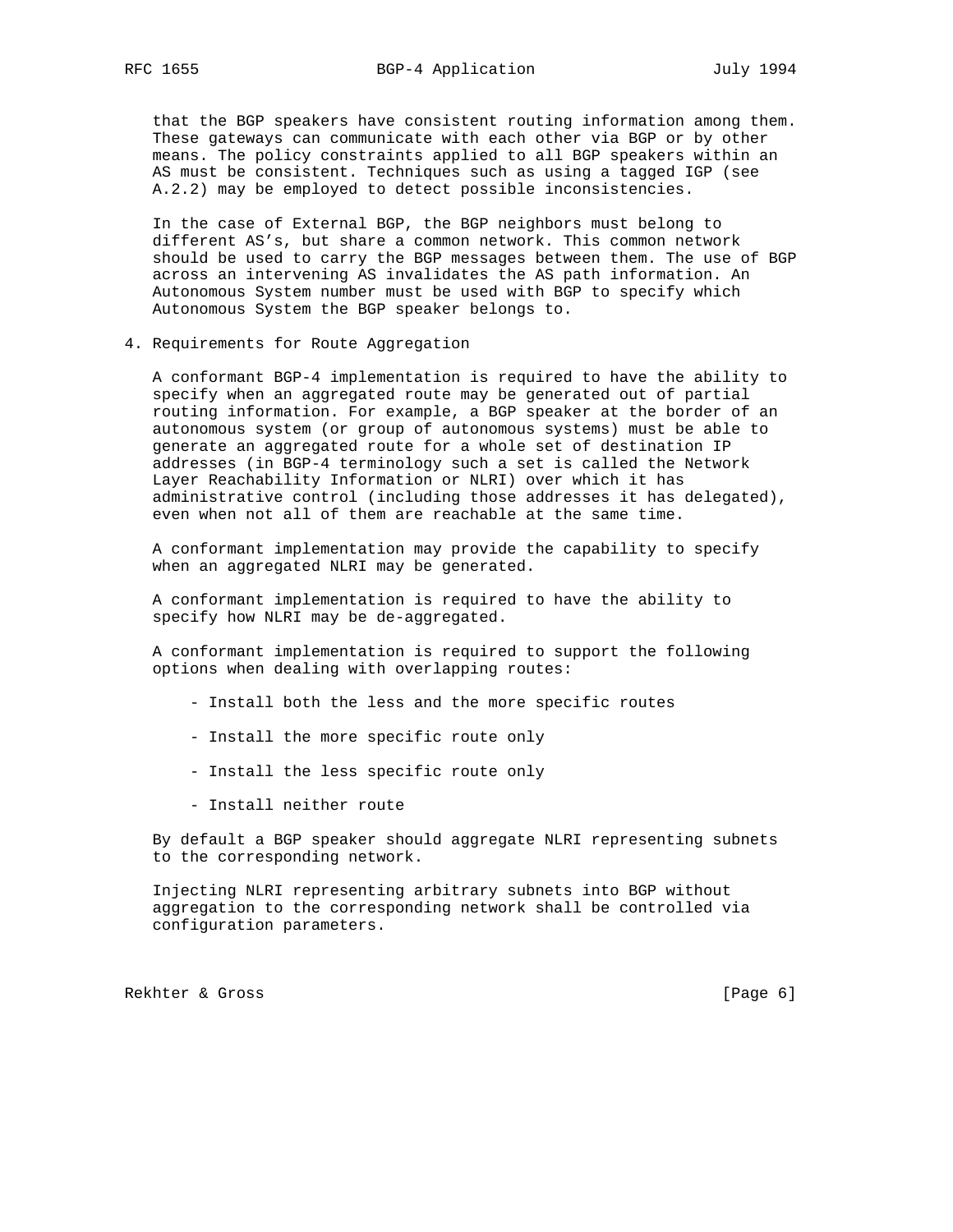Certain routing policies may depend on the NLRI (e.g., "research" versus "commercial"). Therefore, a BGP speaker that performs route aggregation should be cognizant, if possible, of potential implications on routing policies when aggregating NLRI.

5. Policy Making with BGP

 BGP provides the capability for enforcing policies based on various routing preferences and constraints. Policies are not directly encoded in the protocol. Rather, policies are provided to BGP in the form of configuration information.

 BGP enforces policies by affecting the selection of paths from multiple alternatives and by controlling the redistribution of routing information. Policies are determined by the AS administration.

 Routing policies are related to political, security, or economic considerations. For example, if an AS is unwilling to carry traffic to another AS, it can enforce a policy prohibiting this. The following are examples of routing policies that can be enforced with the use of BGP:

- 1. A multihomed AS can refuse to act as a transit AS for other AS's. (It does so by only advertising routes to networks internal to the AS.)
- 2. A multihomed AS can become a transit AS for a restricted set of adjacent AS's, i.e., some, but not all, AS's can use the multihomed AS as a transit AS. (It does so by advertising its routing information to this set of AS's.)
- 3. An AS can favor or disfavor the use of certain AS's for carrying transit traffic from itself.

 A number of performance-related criteria can be controlled with the use of BGP:

- 1. An AS can minimize the number of transit AS's. (Shorter AS paths can be preferred over longer ones.)
- 2. The quality of transit AS's. If an AS determines that two or more AS paths can be used to reach a given destination, that AS can use a variety of means to decide which of the candidate AS paths it will use. The quality of an AS can be measured by such things as diameter, link speed, capacity, tendency to become congested, and quality of operation. Information about these qualities might be determined by means other than BGP.

Rekhter & Gross [Page 7]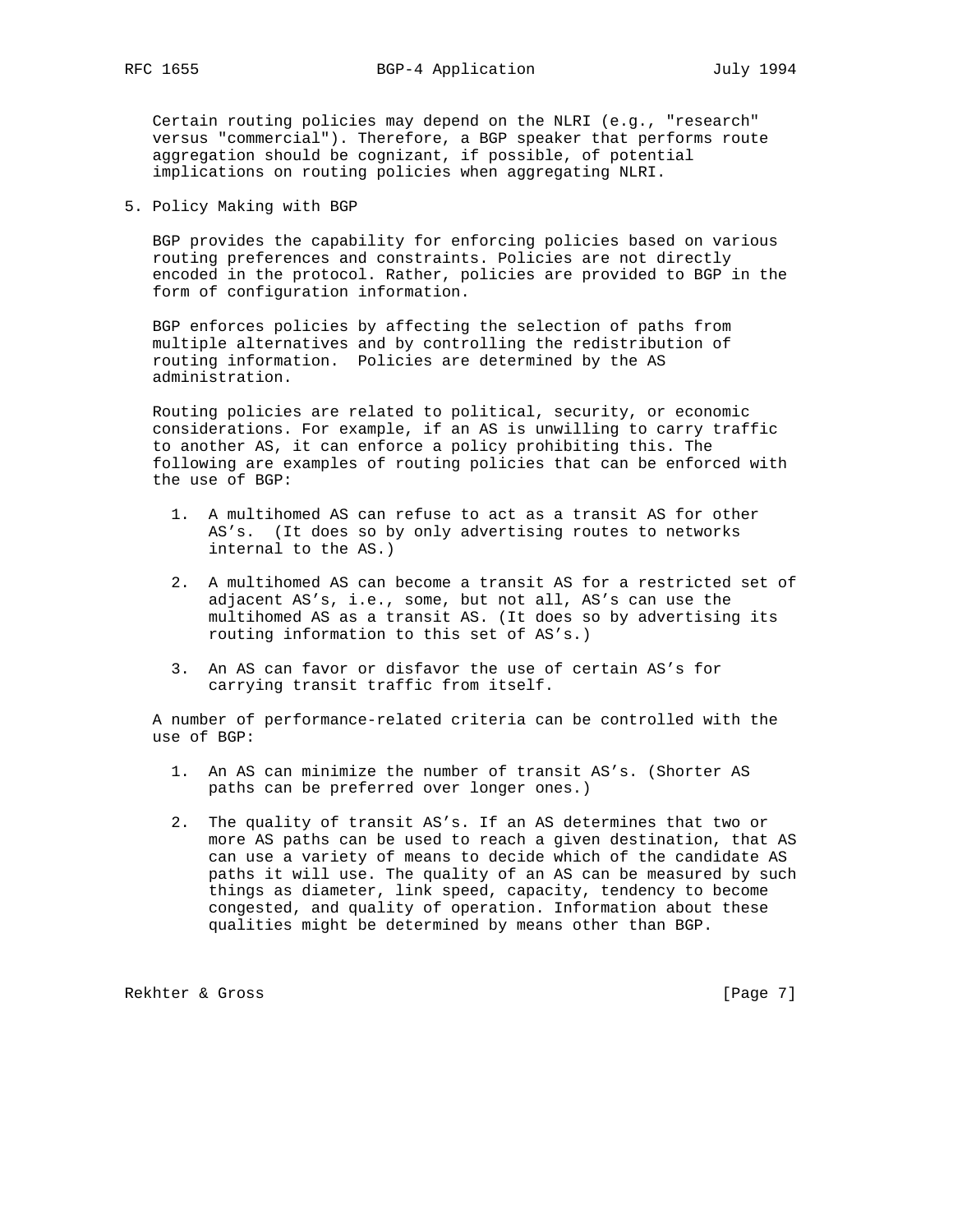3. Preference of internal routes over external routes.

 For consistency within an AS, equal cost paths, resulting from combinations of policies and/or normal route selection procedures, must be resolved in a consistent fashion.

 Fundamental to BGP is the rule that an AS advertises to its neighboring AS's only those routes that it uses. This rule reflects the "hop-by-hop" routing paradigm generally used by the current Internet.

6. Path Selection with BGP

 One of the major tasks of a BGP speaker is to evaluate different paths to a destination network from its border gateways at that network, select the best one, apply appropriate policy constraints, and then advertise it to all of its BGP neighbors. The key issue is how different paths are evaluated and compared. In traditional distance vector protocols (e.g., RIP) there is only one metric (e.g., hop count) associated with a path. As such, comparison of different paths is reduced to simply comparing two numbers. A complication in Inter-AS routing arises from the lack of a universally agreed-upon metric among AS's that can be used to evaluate external paths. Rather, each AS may have its own set of criteria for path evaluation.

 A BGP speaker builds a routing database consisting of the set of all feasible paths and the list of networks reachable through each path. For purposes of precise discussion, it's useful to consider the set of feasible paths for a given destination network. In most cases, we would expect to find only one feasible path. However, when this is not the case, all feasible paths should be maintained, and their maintenance speeds adaptation to the loss of the primary path. Only the primary path at any given time will ever be advertised.

 The path selection process can be formalized by defining a complete order over the set of all feasible paths to a given destination network. One way to define this complete order is to define a function that maps each full AS path to a non-negative integer that denotes the path's degree of preference. Path selection is then reduced to applying this function to all feasible paths and choosing the one with the highest degree of preference.

 In actual BGP implementations, the criteria for assigning degree of preferences to a path are specified as configuration information.

 The process of assigning a degree of preference to a path can be based on several sources of information:

Rekhter & Gross [Page 8]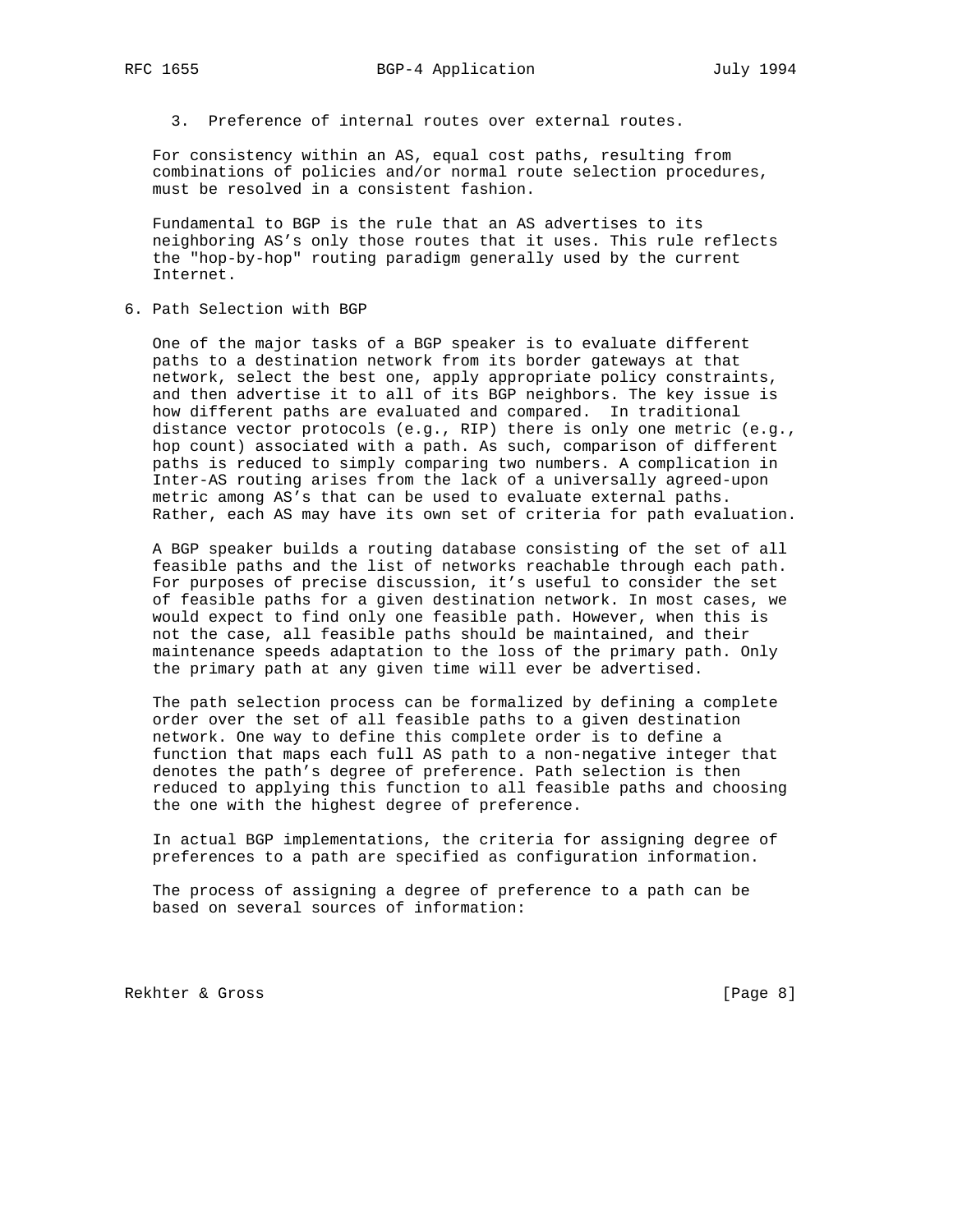- 1. Information explicitly present in the full AS path.
- 2. A combination of information that can be derived from the full AS path and information outside the scope of BGP (e.g., policy routing constraints provided as configuration information).

Possible criteria for assigning a degree of preference to a path are:

- AS count. Paths with a smaller AS count are generally better.
- Policy considerations. BGP supports policy-based routing based on the controlled distribution of routing information. A BGP speaker may be aware of some policy constraints (both within and outside of its own AS) and do appropriate path selection. Paths that do not comply with policy requirements are not considered further.
- Presence or absence of a certain AS or AS's in the path. By means of information outside the scope of BGP, an AS may know some performance characteristics (e.g., bandwidth, MTU, intra- AS diameter) of certain AS's and may try to avoid or prefer them.
- Path origin. A path learned entirely from BGP (i.e., whose endpoint is internal to the last AS on the path) is generally better than one for which part of the path was learned via EGP or some other means.
- AS path subsets. An AS path that is a subset of a longer AS path to the same destination should be preferred over the longer path. Any problem in the shorter path (such as an outage) will also be a problem in the longer path.
- Link dynamics. Stable paths should be preferred over unstable ones. Note that this criterion must be used in a very careful way to avoid causing unnecessary route fluctuation. Generally, any criteria that depend on dynamic information might cause routing instability and should be treated very carefully.
- 7. Required set of supported routing policies

 Policies are provided to BGP in the form of configuration information. This information is not directly encoded in the protocol. Therefore, BGP can provide support for very complex routing policies. However, it is not required that all BGP implementations support such policies.

Rekhter & Gross [Page 9]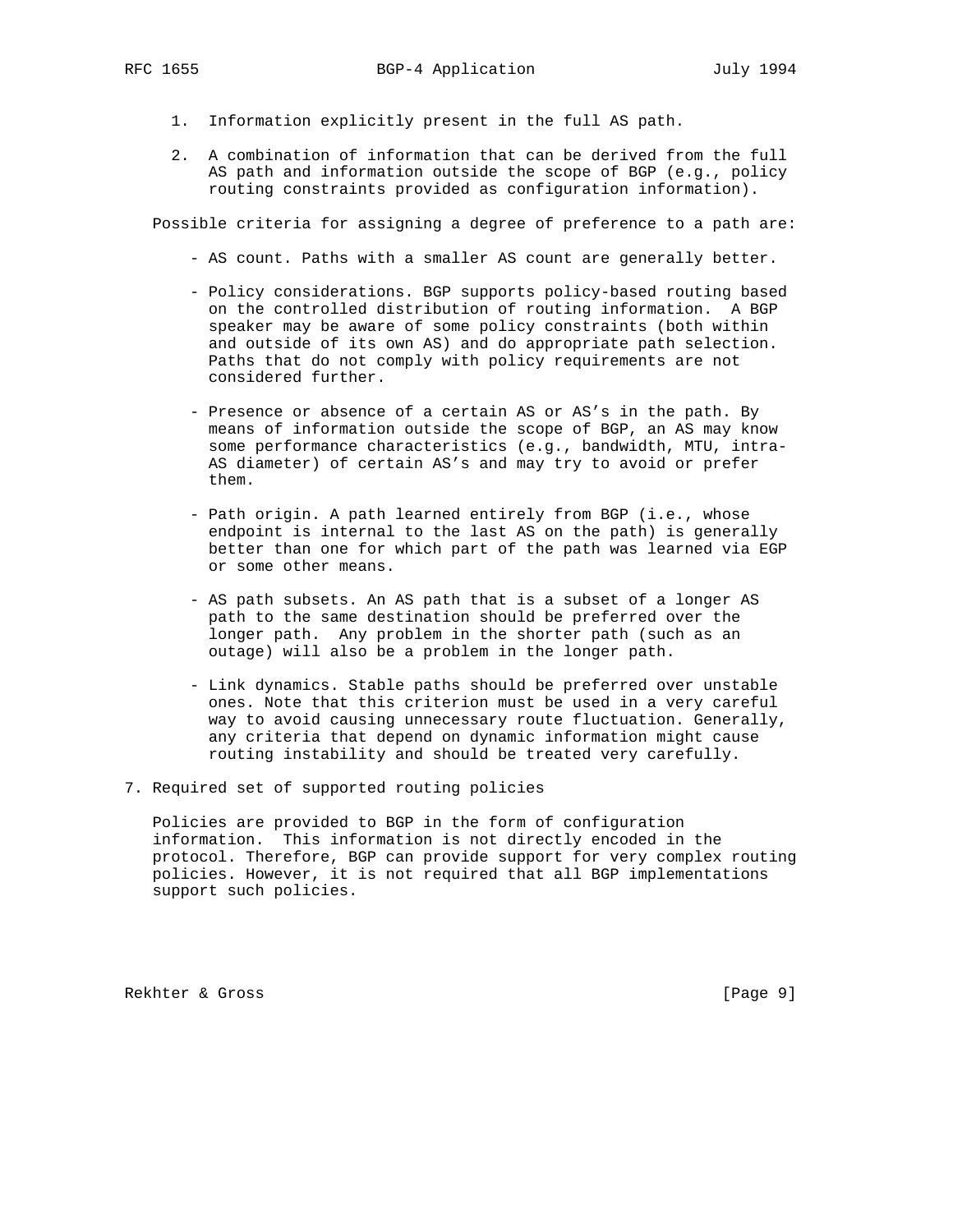We are not attempting to standardize the routing policies that must be supported in every BGP implementation; we strongly encourage all implementors to support the following set of routing policies:

- 1. BGP implementations should allow an AS to control announcements of BGP-learned routes to adjacent AS's. Implementations should also support such control with at least the granularity of a single network. Implementations should also support such control with the granularity of an autonomous system, where the autonomous system may be either the autonomous system that originated the route, or the autonomous system that advertised the route to the local system (adjacent autonomous system). Care must be taken when a BGP speaker selects a new route that can't be announced to a particular external peer, while the previously selected route was announced to that peer. Specifically, the local system must explicitly indicate to the peer that the previous route is now infeasible.
- 2. BGP implementations should allow an AS to prefer a particular path to a destination (when more than one path is available). At the minimum an implementation shall support this functionality by allowing to administratively assign a degree of preference to a route based solely on the IP address of the neighbor the route is received from. The allowed range of the assigned degree of preference shall be between 0 and  $2^*(31)$  -1.
- 3. BGP implementations should allow an AS to ignore routes with certain AS's in the AS\_PATH path attribute. Such function can be implemented by using the technique outlined in [2], and by assigning "infinity" as "weights" for such AS's. The route selection process must ignore routes that have "weight" equal to "infinity".
- 8. Interaction with other exterior routing protocols

 The guidelines suggested in this section are consistent with the guidelines presented in [3].

 An AS should advertise a minimal aggregate for its internal networks with respect to the amount of address space that it is actually using. This can be used by administrators of non-BGP 4 AS's to determine how many routes to explode from a single aggregate.

 A route that carries the ATOMIC\_AGGREGATE path attribute shall not be exported into either BGP-3 or EGP2, unless such an exportation can be accomplished without exploding the NLRI of the route.

Rekhter & Gross [Page 10]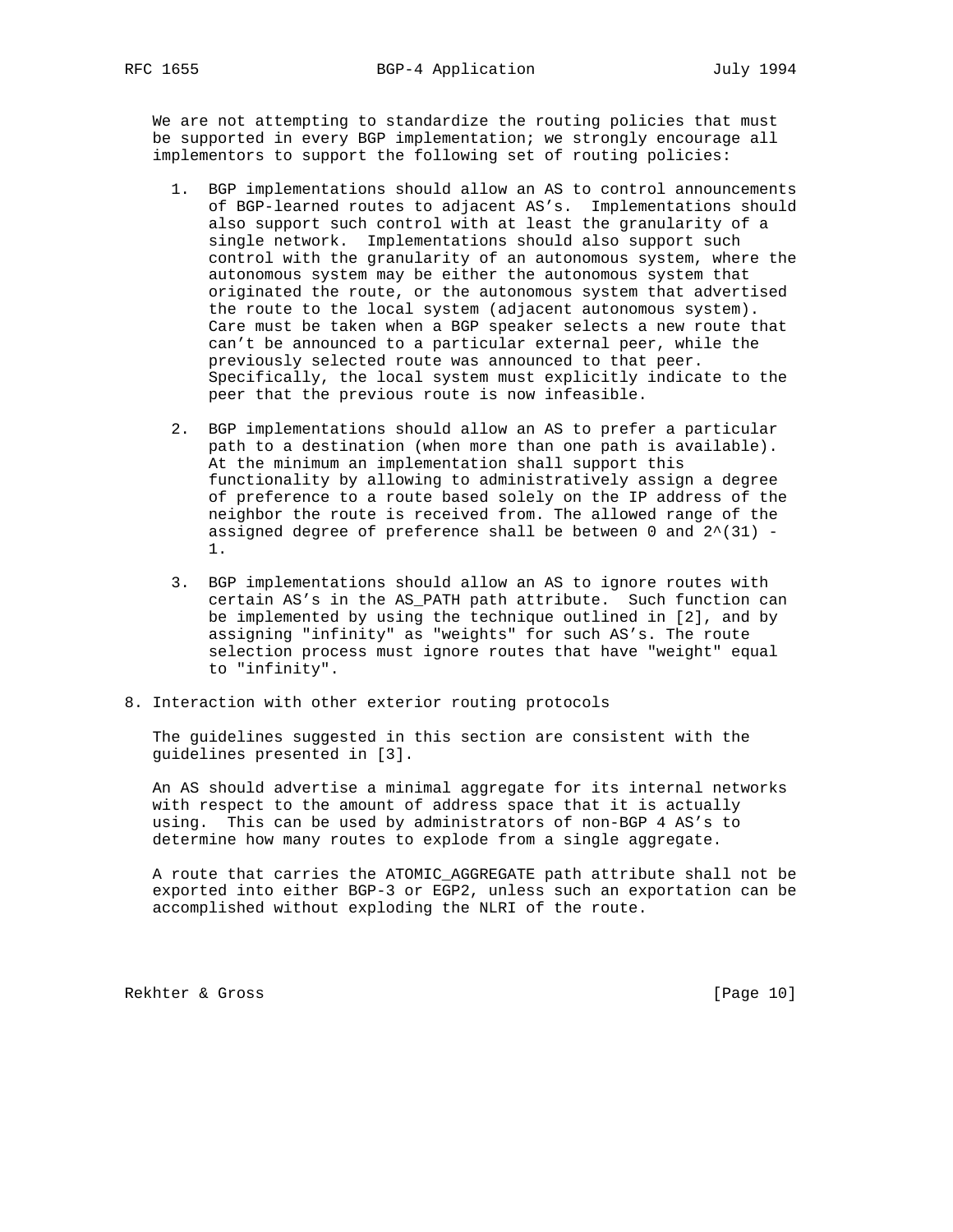This document suggests the following guidelines for exchanging routing information between BGP-4 and EGP2.

 To provide for graceful migration, a BGP speaker may participate in EGP2, as well as in BGP-4. Thus, a BGP speaker may receive IP reachability information by means of EGP2 as well as by means of BGP-4. The information received by EGP2 can be injected into BGP-4 with the ORIGIN path attribute set to 1. Likewise, the information received via BGP-4 can be injected into EGP2 as well. In the latter case, however, one needs to be aware of the potential information explosion when a given IP prefix received from BGP-4 denotes a set of consecutive A/B/C class networks. Injection of BGP-4 received NLRI that denotes IP subnets requires the BGP speaker to inject the corresponding network into EGP2. The local system shall provide mechanisms to control the exchange of reachability information between EGP2 and BGP-4. Specifically, a conformant implementation is required to support all of the following options when injecting BGP-4 received reachability information into EGP2:

- inject default only (0.0.0.0); no export of any other NLRI
- allow controlled deaggregation, but only of specific routes; allow export of non-aggregated NLRI
- allow export of only non-aggregated NLRI

 The exchange of routing information via EGP2 between a BGP speaker participating in BGP-4 and a pure EGP2 speaker may occur only at the domain (autonomous system) boundaries.

8.2 Exchanging information with BGP-3

 This document suggests the following guidelines for exchanging routing information between BGP-4 and BGP-3.

 To provide for graceful migration, a BGP speaker may participate in BGP-3, as well as in BGP-4. Thus, a BGP speaker may receive IP reachability information by means of BGP-3, as well as by means of  $BGP-4$ .

 A BGP speaker may inject the information received by BGP-4 into BGP-3 as follows.

 If an AS\_PATH attribute of a BGP-4 route carries AS\_SET path segments, then the AS\_PATH attribute of the BGP-3 route shall be constructed by treating the AS\_SET segments as AS\_SEQUENCE segments,

Rekhter & Gross [Page 11]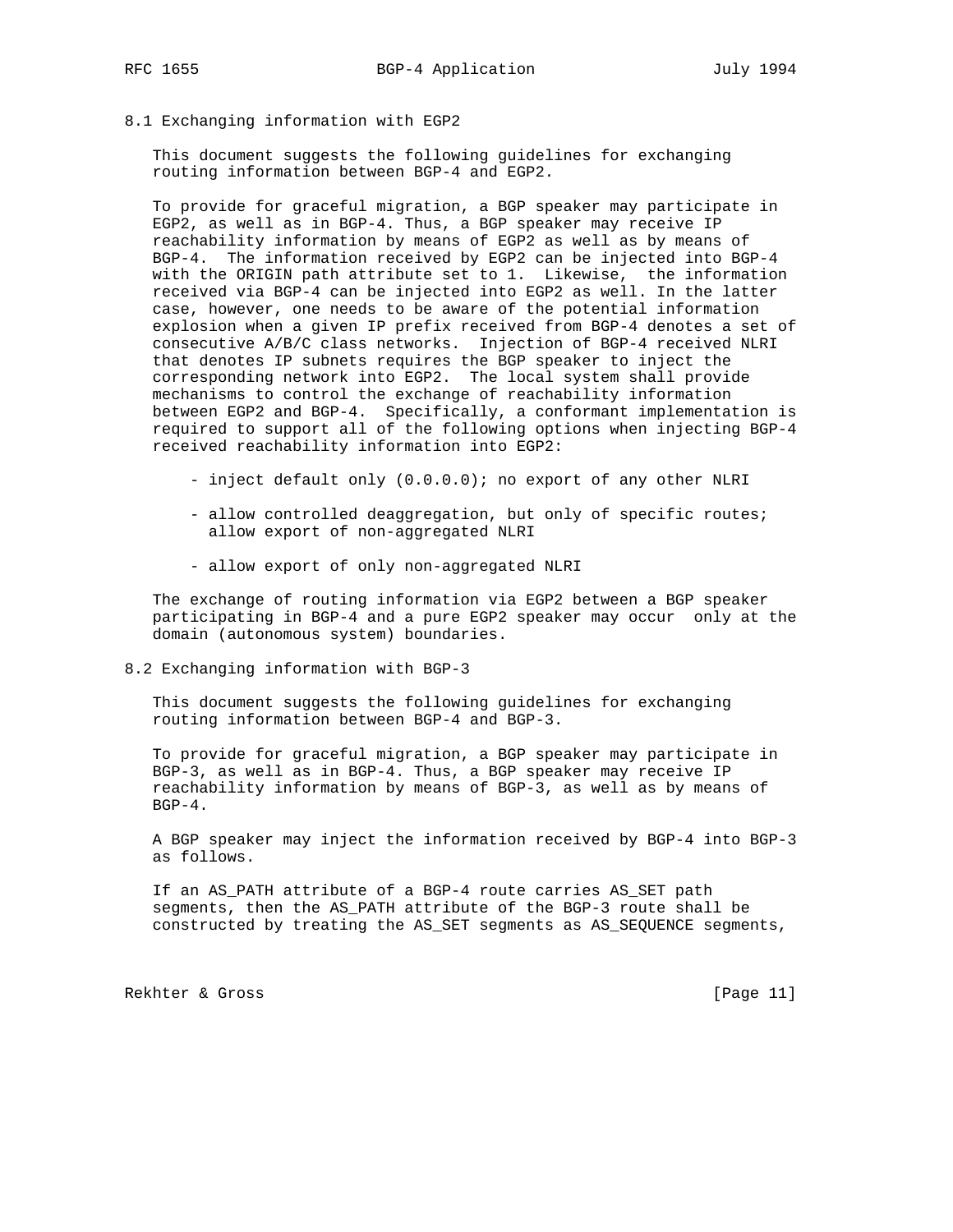with the resulting AS\_PATH being a single AS\_SEQUENCE. While this procedure loses set/sequence information, it doesn't affect protection for routing loops suppression, but may affect policies, if the policies are based on the content or ordering of the AS\_PATH attribute.

 While injecting BGP-4 derived NLRI into BGP-3, one needs to be aware of the potential information explosion when a given IP prefix denotes a set of consecutive A/B/C class networks. Injection of BGP-4 derived NLRI that denotes IP subnets requires the BGP speaker to inject the corresponding network into BGP-3. The local system shall provide mechanisms to control the exchange of routing information between BGP-3 and BGP-4. Specifically, a conformant implementation is required to support all of the following options when injecting BGP-4 received routing information into BGP-3:

- inject default only (0.0.0.0), no export of any other NLRI
- allow controlled deaggregation, but only of specific routes; allow export of non-aggregated NLRI
- allow export of only non-aggregated NLRI

 The exchange of routing information via BGP-3 between a BGP speaker participating in BGP-4 and a pure BGP-3 speaker may occur only at the autonomous system boundaries. Within a single autonomous system BGP conversations between all the BGP speakers of that autonomous system have to be either BGP-3 or BGP-4, but not a mixture.

9. Operations over Switched Virtual Circuits

 When using BGP over Switched Virtual Circuit (SVC) subnetworks it may be desirable to minimize traffic generated by BGP. Specifically, it may be desirable to eliminate traffic associated with periodic KEEPALIVE messages. BGP includes a mechanism for operation over switched virtual circuit (SVC) services which avoids keeping SVCs permanently open and allows it to eliminates periodic sending of KEEPALIVE messages.

 This section describes how to operate without periodic KEEPALIVE messages to minimise SVC usage when using an intelligent SVC circuit manager. The proposed scheme may also be used on "permanent" circuits, which support a feature like link quality monitoring or echo request to determine the status of link connectivity.

 The mechanism described in this section is suitable only between the BGP speakers that are directly connected over a common virtual circuit.

Rekhter & Gross [Page 12]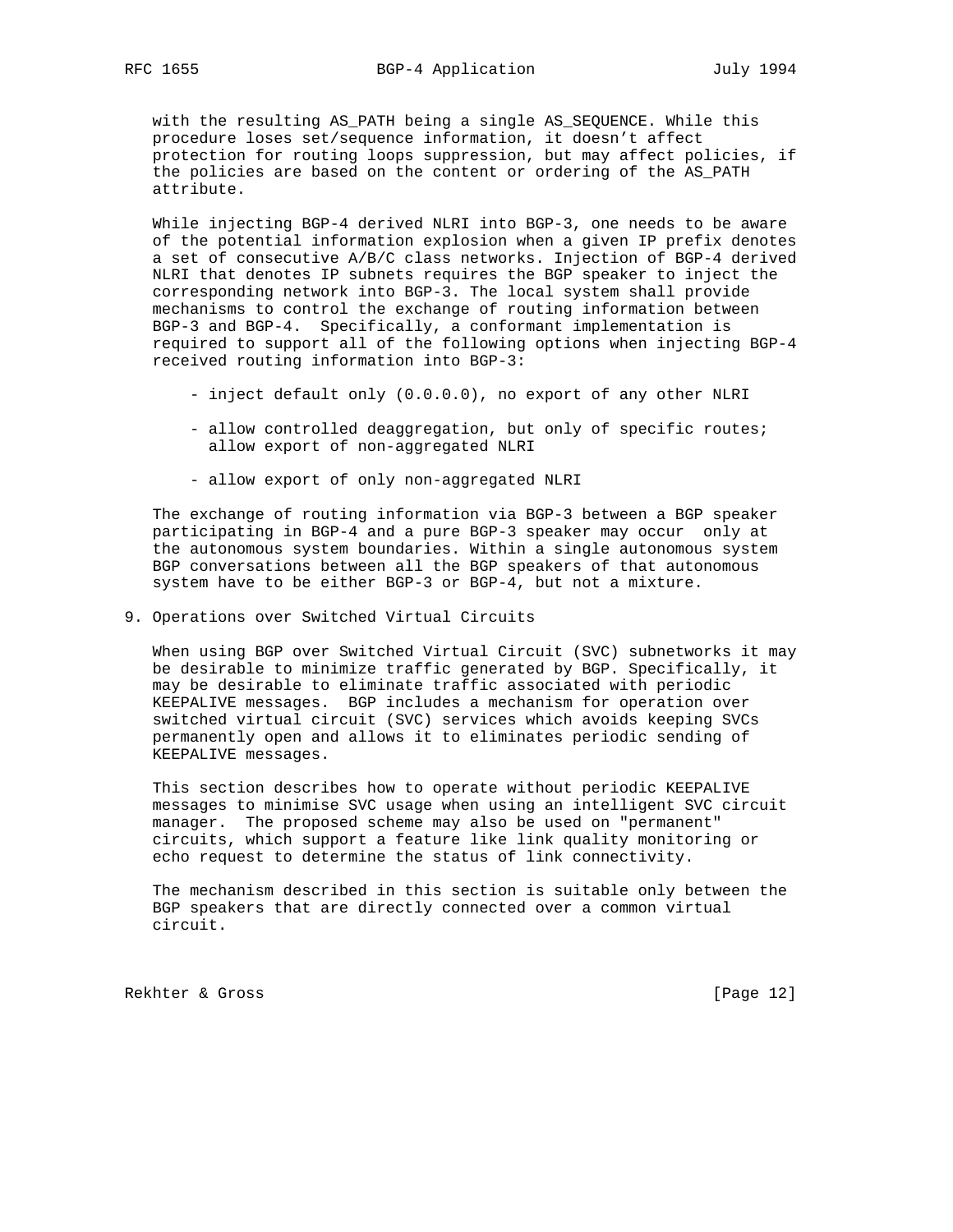9.1 Establishing a BGP Connection

 The feature is selected by specifying zero Hold Time in the OPEN message.

9.2 Circuit Manager Properties

 The circuit manager must have sufficient functionality to be able to compensate for the lack of periodic KEEPALIVE messages:

- It must be able to determine link layer unreachability in a predictable finite period of a failure occurring.
- On determining unreachability it should:
	- start a configurable dead timer (comparable to a typical Hold timer value).
	- attempt to re-establish the Link Layer connection.
- If the dead timer expires it should:
	- send an internal circuit DEAD indication to TCP.
- If the connection is re-established it should:
	- cancel the dead timer.
	- send an internal circuit UP indication to TCP.
- 9.3 TCP Properties

 A small modification must be made to TCP to process internal notifications from the circuit manager:

- DEAD: Flush transmit queue and abort TCP connection.
- UP: Transmit any queued data or allow an outgoing TCP call to proceed.

9.4 Combined Properties

 Some implementations may not be able to guarantee that the BGP process and the circuit manager will operate as a single entity; i.e. they can have a separate existence when the other has been stopped or has crashed.

Rekhter & Gross [Page 13]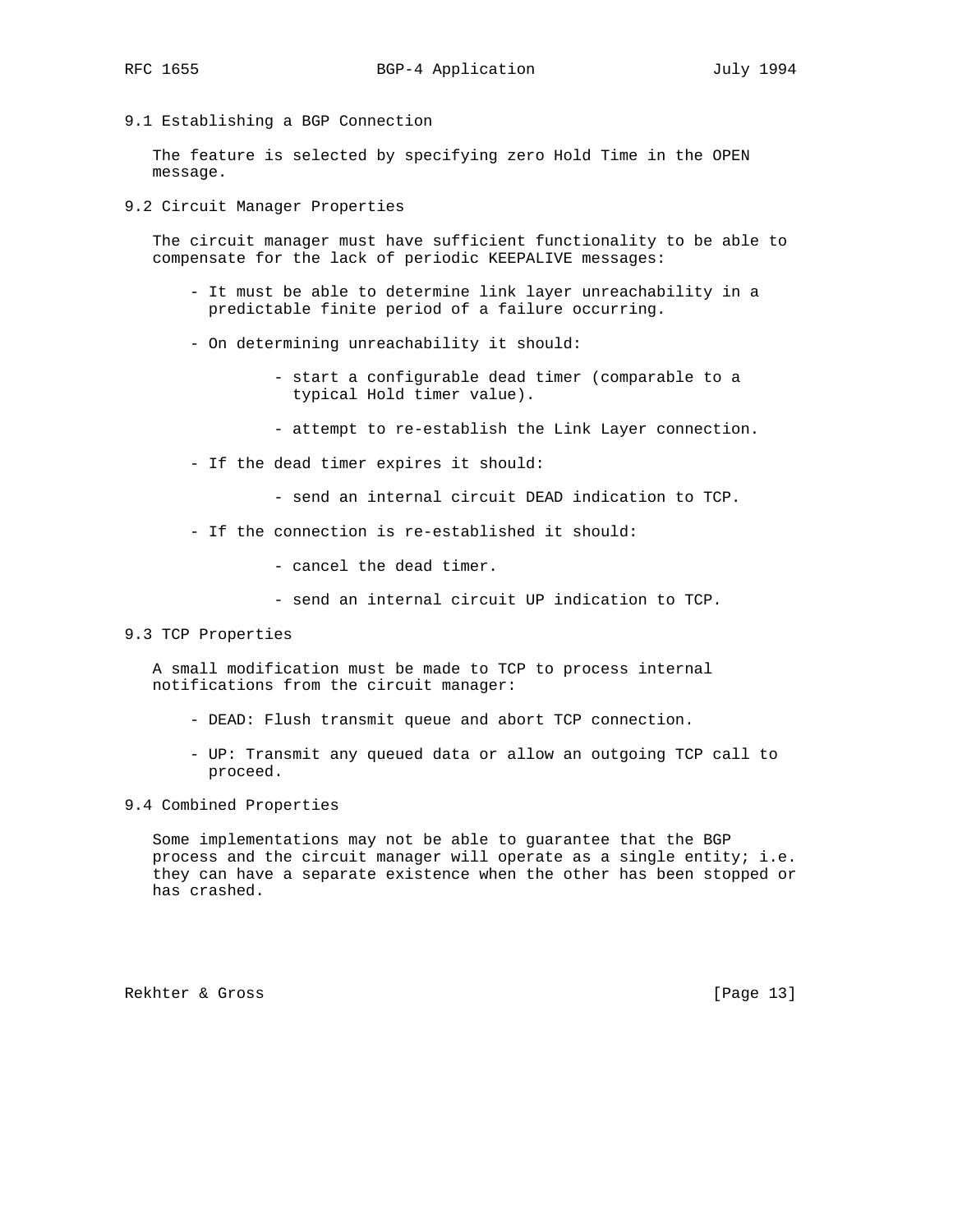If this is the case, a periodic two-way poll between the BGP process and the circuit manager should be implemented. If the BGP process discovers the circuit manager has gone away it should close all relevant TCP connections. If the circuit manager discovers the BGP process has gone away it should close all its connections associated with the BGP process and reject any further incoming connections.

10. Conclusion

 The BGP protocol provides a high degree of control and flexibility for doing interdomain routing while enforcing policy and performance constraints and avoiding routing loops. The guidelines presented here will provide a starting point for using BGP to provide more sophisticated and manageable routing in the Internet as it grows.

Appendix A. The Interaction of BGP and an IGP

 This section outlines methods by which BGP can exchange routing information with an IGP. The methods outlined here are not proposed as part of the standard BGP usage at this time. These methods are outlined for information purposes only. Implementors may want to consider these methods when importing IGP information.

This is general information that applies to any generic IGP.

 Interaction between BGP and any specific IGP is outside the scope of this section. Methods for specific IGP's should be proposed in separate documents. Methods for specific IGP's could be proposed for standard usage in the future.

## Overview

 By definition, all transit AS's must be able to carry traffic which originates from and/or is destined to locations outside of that AS. This requires a certain degree of interaction and coordination between BGP and the Interior Gateway Protocol (IGP) used by that particular AS. In general, traffic originating outside of a given AS is going to pass through both interior gateways (gateways that support the IGP only) and border gateways (gateways that support both the IGP and BGP). All interior gateways receive information about external routes from one or more of the border gateways of the AS via the IGP.

 Depending on the mechanism used to propagate BGP information within a given AS, special care must be taken to ensure consistency between BGP and the IGP, since changes in state are likely to propagate at different rates across the AS. There may be a time window between the moment when some border gateway (A) receives new BGP routing

Rekhter & Gross [Page 14]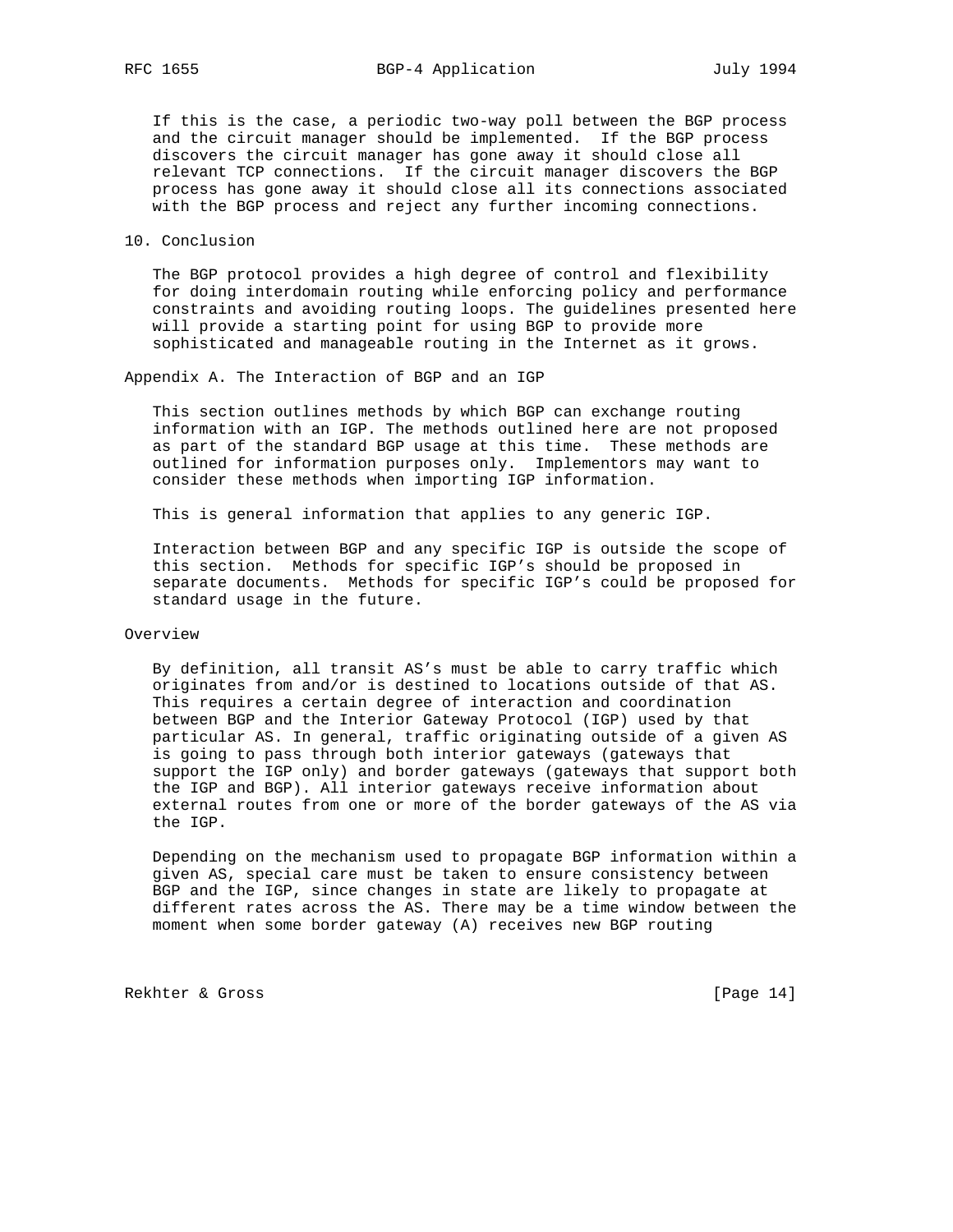information which was originated from another border gateway (B) within the same AS, and the moment the IGP within this AS is capable of routing transit traffic to that border gateway (B). During that time window, either incorrect routing or "black holes" can occur.

 In order to minimize such routing problems, border gateway (A) should not advertise a route to some exterior network X via border gateway (B) to all of its BGP neighbors in other AS's until all the interior gateways within the AS are ready to route traffic destined to X via the correct exit border gateway (B). In other words, interior routing should converge on the proper exit gateway before/advertising routes via that exit gateway to other AS's.

A.2 Methods for Achieving Stable Interactions

 The following discussion outlines several techniques capable of achieving stable interactions between BGP and the IGP within an Autonomous System.

A.2.1 Propagation of BGP Information via the IGP

 While BGP can provide its own mechanism for carrying BGP information within an AS, one can also use an IGP to transport this information, as long as the IGP supports complete flooding of routing information (providing the mechanism to distribute the BGP information) and one pass convergence (making the mechanism effectively atomic). If an IGP is used to carry BGP information, then the period of desynchronization described earlier does not occur at all, since BGP information propagates within the AS synchronously with the IGP, and the IGP converges more or less simultaneously with the arrival of the new routing information. Note that the IGP only carries BGP information and should not interpret or process this information.

A.2.2 Tagged Interior Gateway Protocol

 Certain IGPs can tag routes exterior to an AS with the identity of their exit points while propagating them within the AS. Each border gateway should use identical tags for announcing exterior routing information (received via BGP) both into the IGP and into Internal BGP when propagating this information to other border gateways within the same AS. Tags generated by a border gateway must uniquely identify that particular border gateway--different border gateways must use different tags.

 All Border Gateways within a single AS must observe the following two rules:

Rekhter & Gross [Page 15]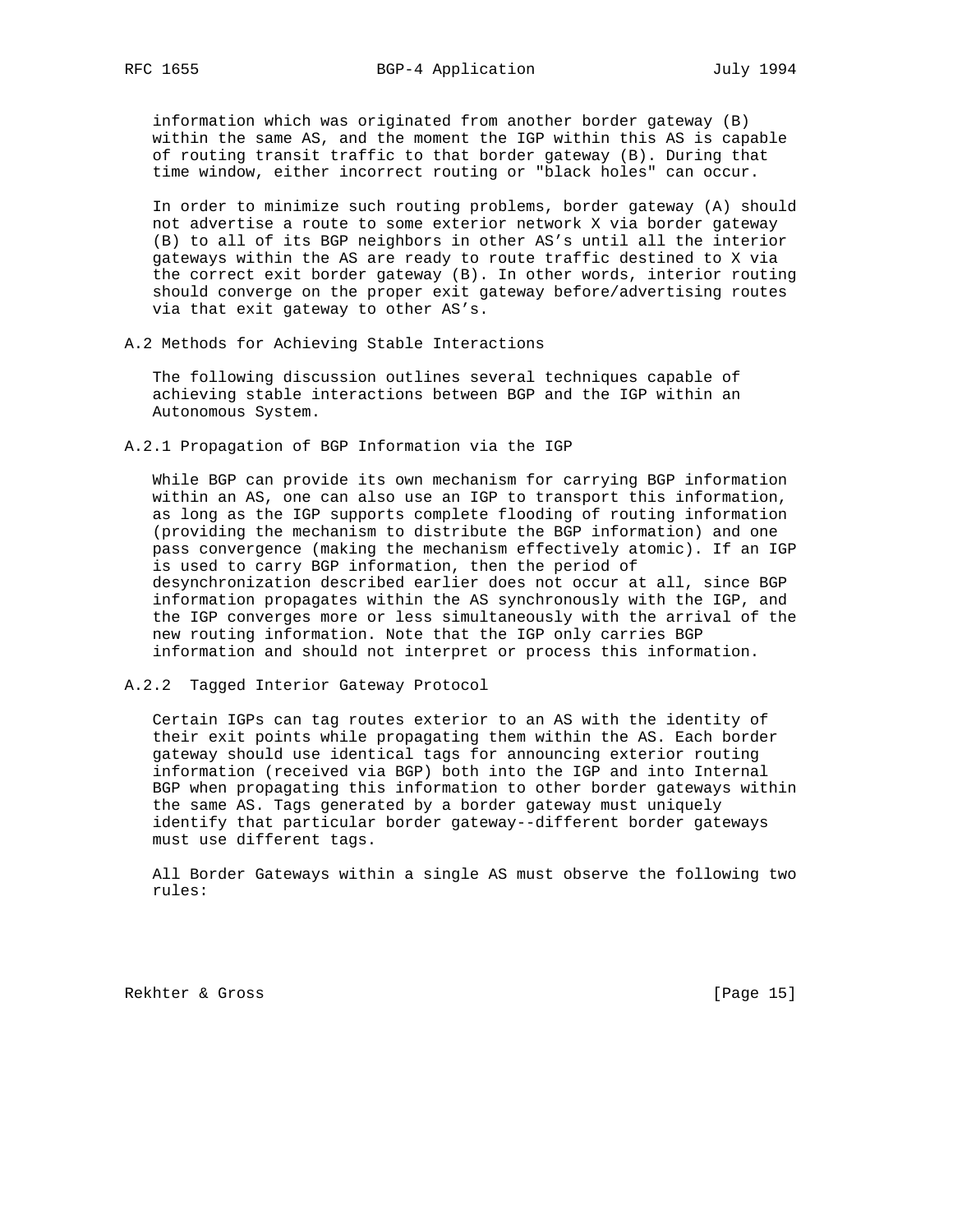- 1. Information received via Internal BGP by a border gateway A declaring a network to be unreachable must immediately be propagated to all of the External BGP neighbors of A.
- 2. Information received via Internal BGP by a border gateway A about a reachable network X cannot be propagated to any of the External BGP neighbors of A unless/until A has an IGP route to X and both the IGP and the BGP routing information have identical tags.

 These rules guarantee that no routing information is announced externally unless the IGP is capable of correctly supporting it. It also avoids some causes of "black holes".

 One possible method for tagging BGP and IGP routes within an AS is to use the IP address of the exit border gateway announcing the exterior route into the AS. In this case the "gateway" field in the BGP UPDATE message is used as the tag.

 An alternate method for tagging BGP and IGP routes is to have BGP and the IGP agree on a router ID. In this case, the router ID is available to all BGP (version 3 or higher) speakers. Since this ID is already unique it can be used directly as the tag in the IGP.

### A.2.3 Encapsulation

 Encapsulation provides the simplest (in terms of the interaction between the IGP and BGP) mechanism for carrying transit traffic across the AS. In this approach, transit traffic is encapsulated within an IP datagram addressed to the exit gateway. The only requirement imposed on the IGP by this approach is that it should be capable of supporting routing between border gateways within the same AS.

 The address of the exit gateway A for some exterior network X is specified in the BGP identifier field of the BGP OPEN message received from gateway A via Internal BGP by all other border gateways within the same AS. In order to route traffic to network X, each border gateway within the AS encapsulates it in datagrams addressed to gateway A. Gateway A then performs decapsulation and forwards the original packet to the proper gateway in another AS.

 Since encapsulation does not rely on the IGP to carry exterior routing information, no synchronization between BGP and the IGP is required.

Rekhter & Gross [Page 16]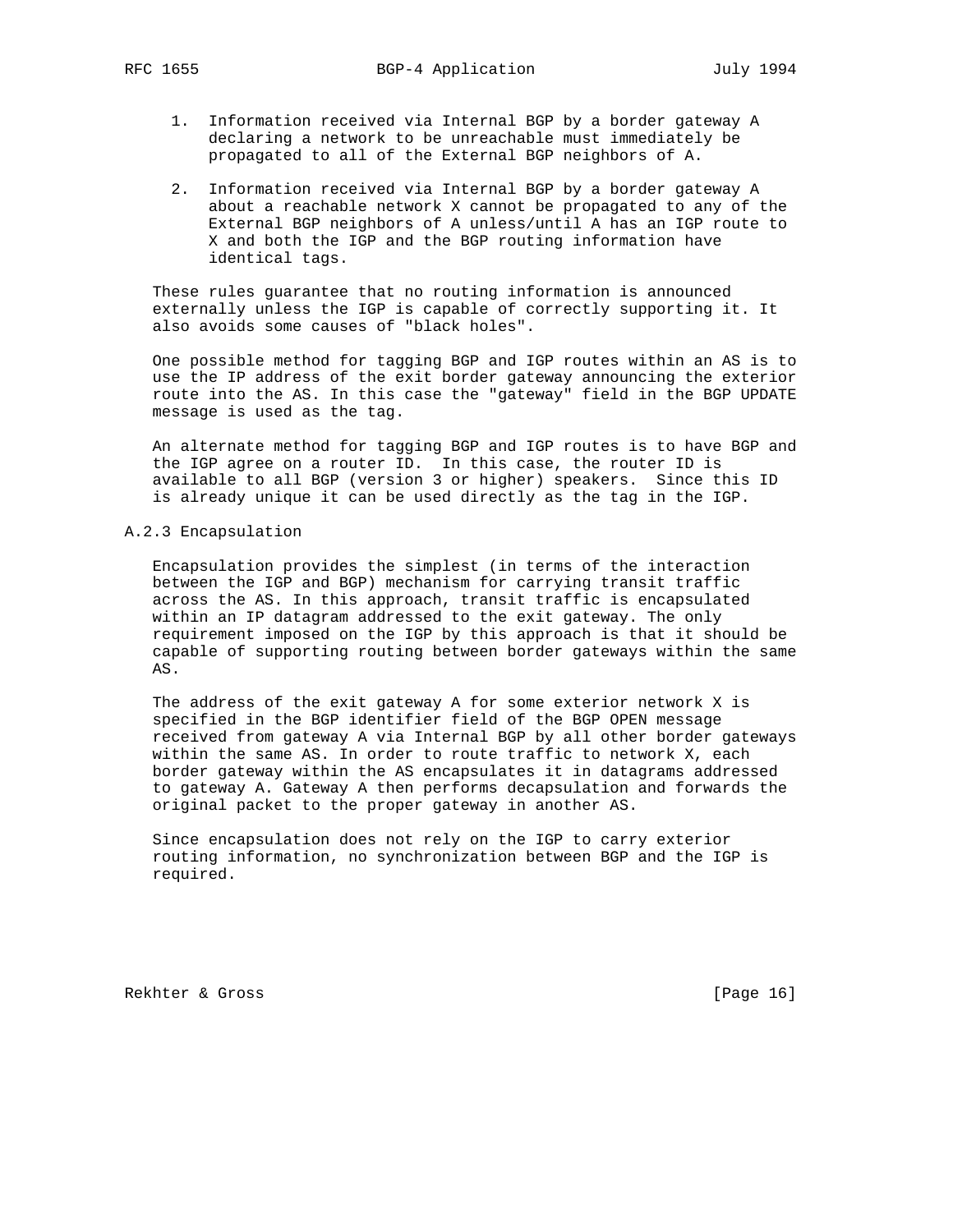Some means of identifying datagrams containing encapsulated IP, such as an IP protocol type code, must be defined if this method is to be used.

 Note that, if a packet to be encapsulated has length that is very close to the MTU, that packet would be fragmented at the gateway that performs encapsulation.

# A.2.4 Pervasive BGP

 If all routers in an AS are BGP speakers, then there is no need to have any interaction between BGP and an IGP. In such cases, all routers in the AS already have full information of all BGP routes. The IGP is then only used for routing within the AS, and no BGP routes are imported into the IGP.

 For routers to operate in this fashion, they must be able to perform a recursive lookup in their routing table. The first lookup will use a BGP route to establish the exit router, while the second lookup will determine the IGP path to the exit router.

 Since the IGP carries no external information in this scenario, all routers in the AS will have converged as soon as all BGP speakers have new information about this route. Since there is no need to delay for the IGP to converge, an implementation may advertise these routes without further delay due to the IGP.

# A.2.5 Other Cases

 There may be AS's with IGPs which can neither carry BGP information nor tag exterior routes (e.g., RIP). In addition, encapsulation may be either infeasible or undesirable. In such situations, the following two rules must be observed:

- 1. Information received via Internal BGP by a border gateway A declaring a network to be unreachable must immediately be propagated to all of the External BGP neighbors of A.
- 2. Information received via Internal BGP by a border gateway A about a reachable network X cannot be propagated to any of the External BGP neighbors of A unless A has an IGP route to X and sufficient time has passed for the IGP routes to have converged.

 The above rules present necessary (but not sufficient) conditions for propagating BGP routing information to other AS's. In contrast to tagged IGPs, these rules cannot ensure that interior routes to the proper exit gateways are in place before propagating the routes to

Rekhter & Gross [Page 17]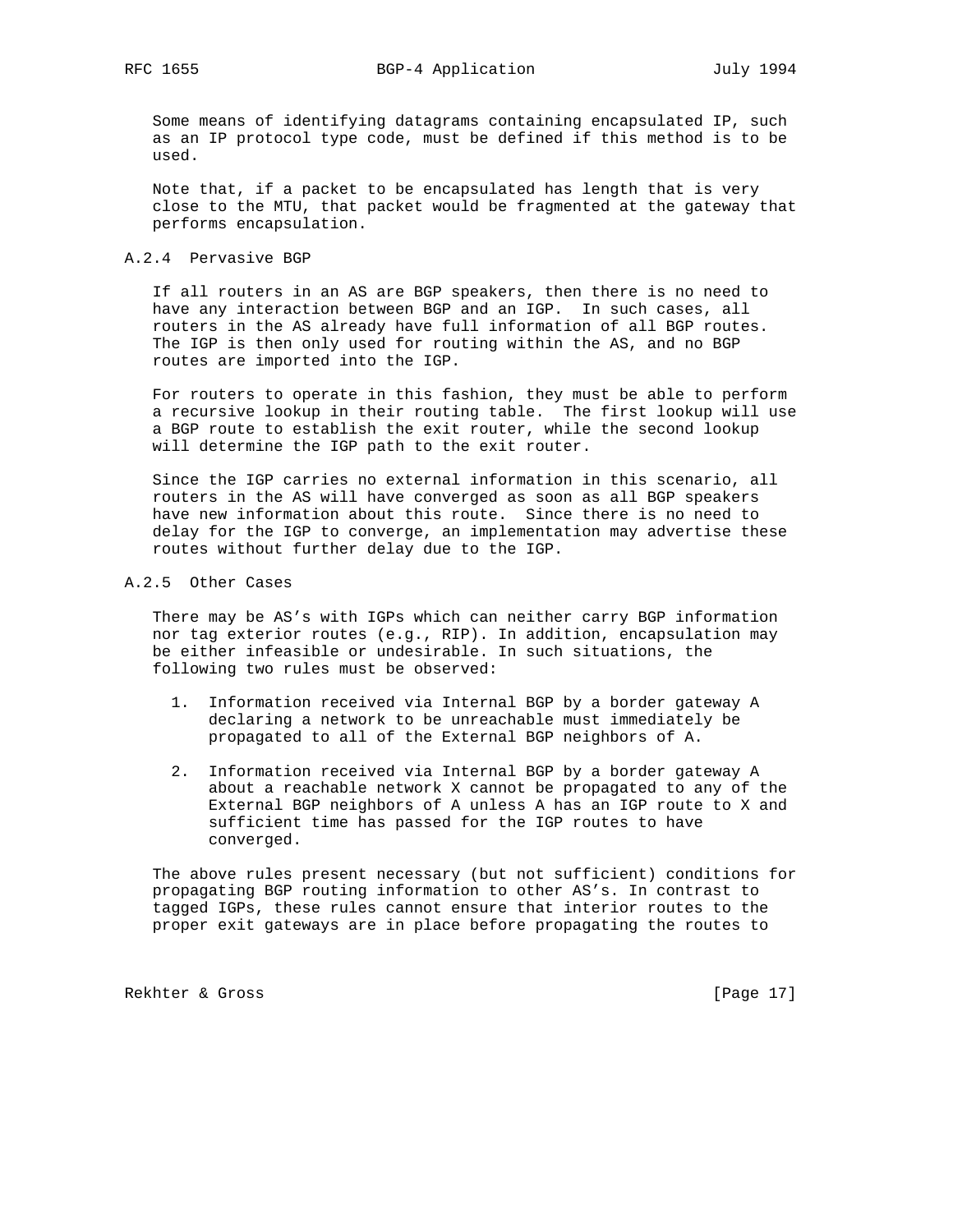other AS's.

 If the convergence time of an IGP is less than some small value X, then the time window during which the IGP and BGP are unsynchronized is less than X as well, and the whole issue can be ignored at the cost of transient periods (of less than length X) of routing instability. A reasonable value for X is a matter for further study, but X should probably be less than one second.

 If the convergence time of an IGP cannot be ignored, a different approach is needed. Mechanisms and techniques which might be appropriate in this situation are subjects for further study.

References

- [1] Rekhter, Y., and T. Li, "A Border Gateway Protocol 4 (BGP-4), RFC 1654, cisco Systems, T.J. Watson Research Center, IBM Corp., July 1994.
- [2] Braun, H-W., "Models of Policy Based Routing", RFC 1104, Merit/NSFNET, July 1989.
- [3] Fuller, V., Li, T., Yu, J., and K. Varadhan, "Supernetting: an Address Assignment and Aggregation Strategy", RFC 1519, BARRNet, cisco, MERIT, OARnet, September 1993.